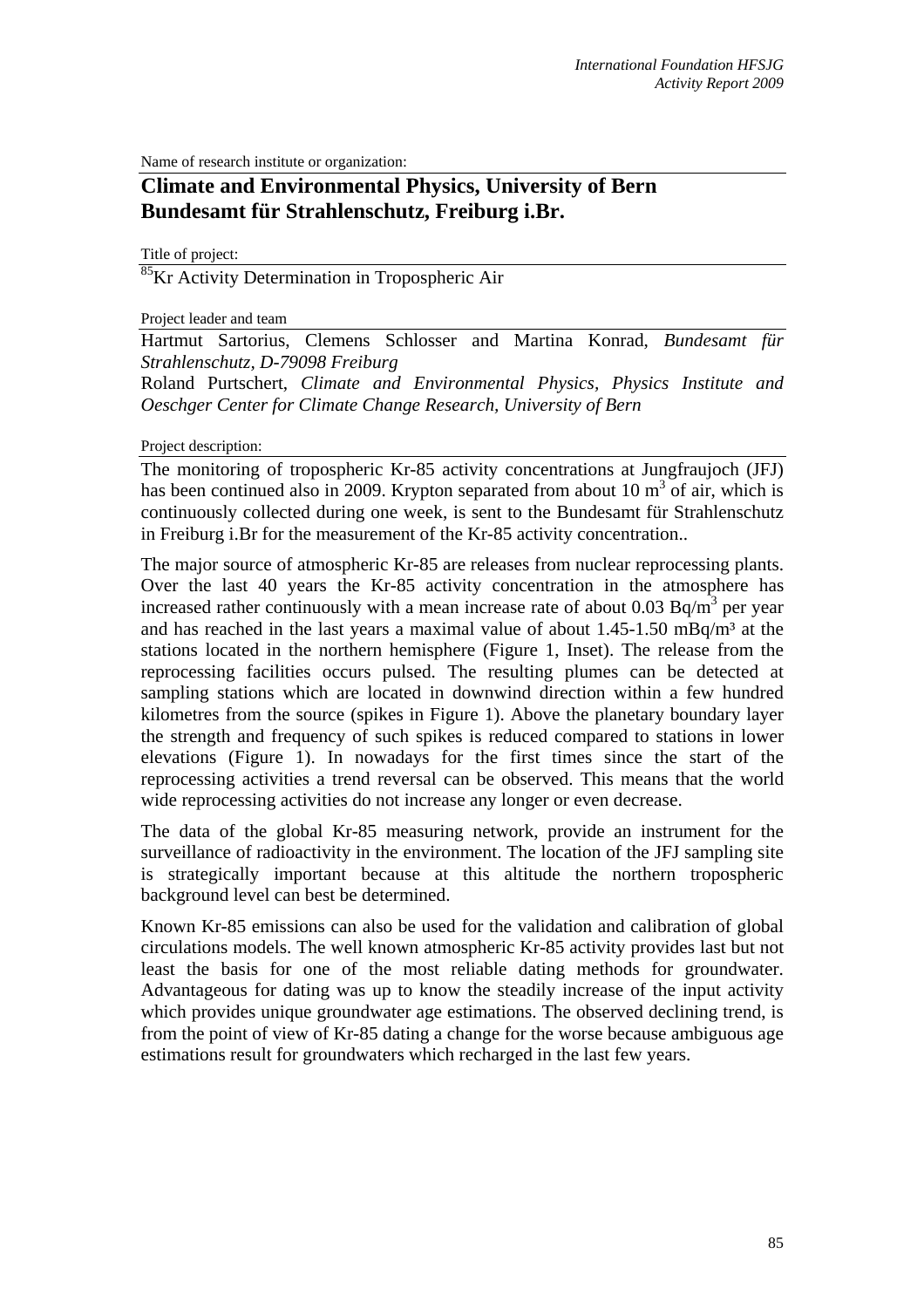

Figure 1: Measured atmospheric <sup>85</sup>Kr activity concentrations in weekly air samples, collected at Jungfraujoch (3500 m a s l) and Freiburg i. Br., in the last three years (dotted line: reference line at  $1.45$  Bq/m<sup>3</sup> air). Inset: Values for Freiburg i. Br. over the last 35 years

Key words:

Krypton, <sup>85</sup>Kr, radioactivity in air, reprocessing plants

Internet data bases: hsartorius@bfs.de

Collaborating partners/networks: purtschert@climate.unibe.ch

Scientific publications and public outreach 2009:

Umweltradioaktivität und Strahlendosen in der Schweiz, Bundesamt für Gesundheit, Abteilung Strahlenschutz, 2004, 2005, 2006, 2007, 2008, 2009 (in preparation)

Umweltradioaktivität und Strahlenbelastung, Deutschland, Jahresberichte 2007, 2008 (in print), 2009 (in preparation); Reihe Umweltpolitik; Bundesministerium für Umwelt, Naturschutz und Reaktorsicherheit.

Althaus R., Klump S., Omnis A., Purtschert R., Kipfer R., Stauffer F., and Kinzelbach W. (2009) Noble gas tracers for characterisation of flow dynamics and origin of groundwater: A case study in Switzerland. *Journal of Hydrology* **370**(1-4), 64-72.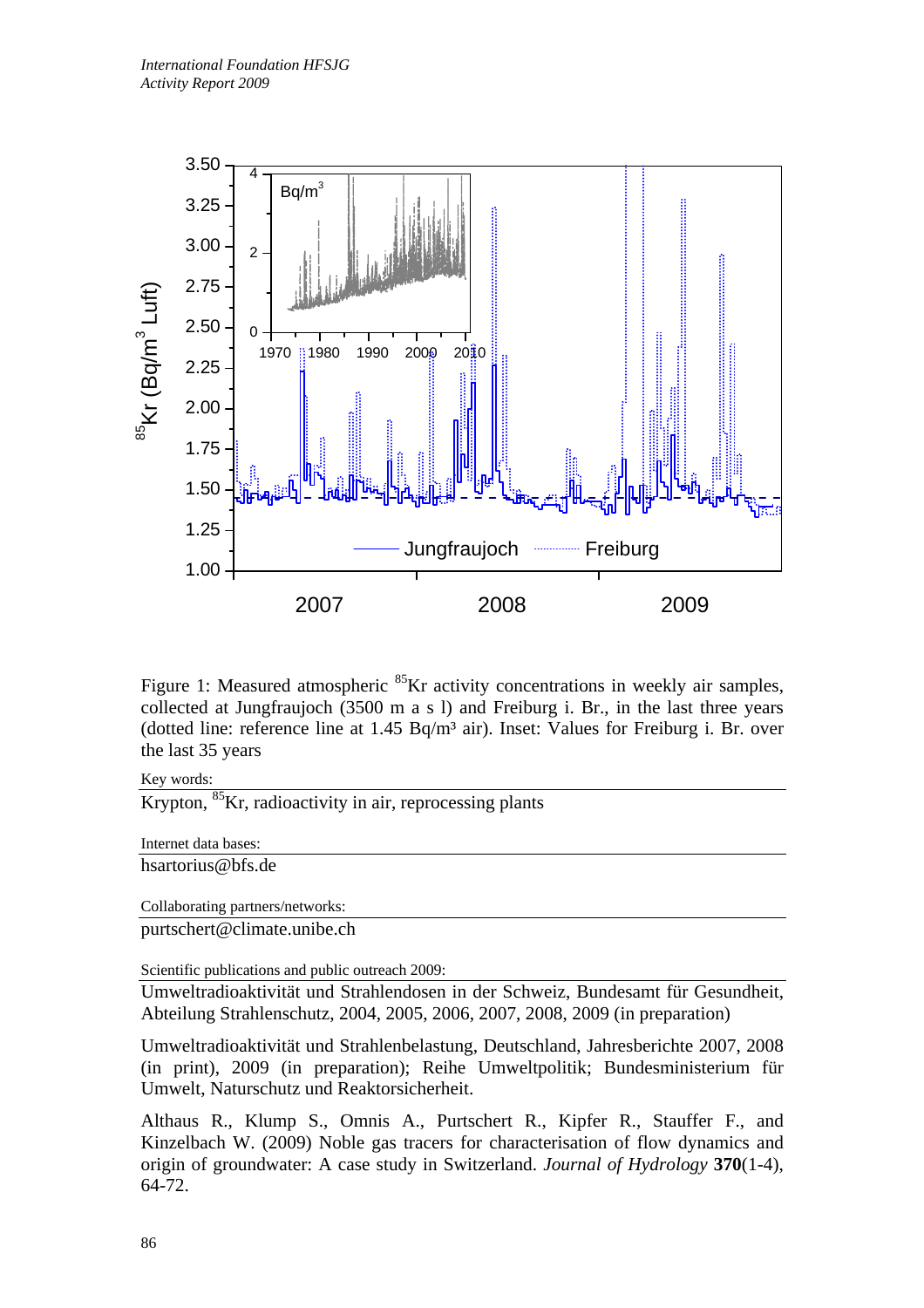Address:

Bundesamt für Strahlenschutz Rosastrasse 9 D-79098 Freiburg

Contacts:

H. Sartorius e-mail: hsartorius@bfs.de